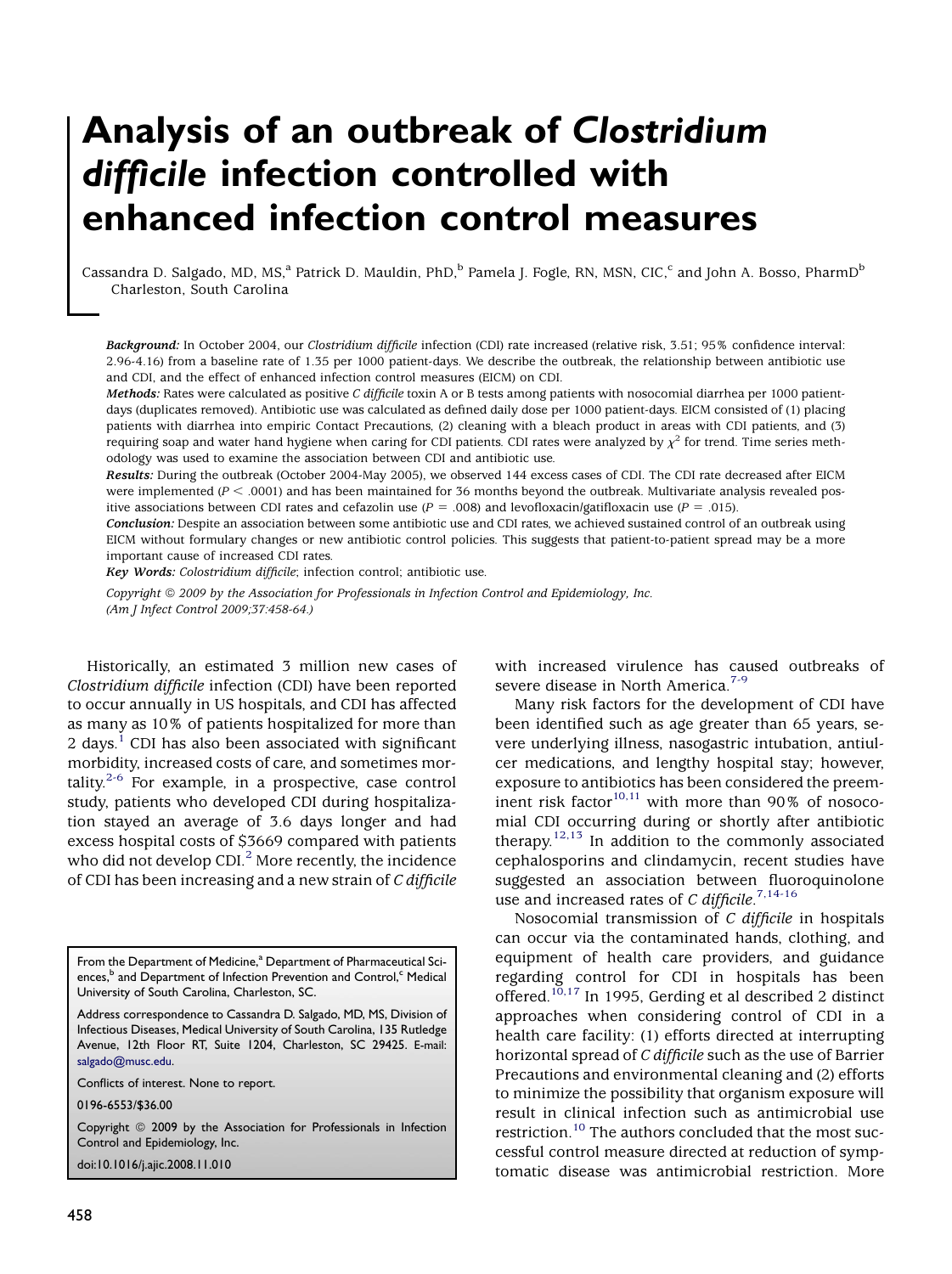recently, Muto et al described control of a CDI outbreak due to the hypervirulent BI strain by use of a compre-hensive "bundle" approach.<sup>[17](#page-6-0)</sup> This consisted of education, increased and early case finding, expanded infection control measures (environmental cleaning, electronic flags and alerts, hand hygiene with soap and water, prolonged duration of isolation, and infection control audits), development of a C difficile management team, and targeted antimicrobial restriction.

In October of 2004, the Department of Infection Prevention and Control at our hospital began receiving inquiries from health care providers regarding a perceived increase in the occurrence of nosocomial diarrhea due to C difficile among patients in adult inpatient units. Monthly comparison of nosocomial CDI rates from January 2002 through October 2004 revealed a significant increase from a steady 33-month baseline rate of 1.35 cases per 1000 patient-days to 4.74 cases per 1000 patient-days (relative risk, RR 3.51; 95% confidence interval [CI]: 2.96-4.16;  $P < .0001$ ). This prompted us to investigate the outbreak including the potential association between antimicrobial use patterns and CDI rates. Here, we describe the outbreak, the relationship between antibiotic use and CDI rates, and the effect of enhanced infection control measures (EICM) on the rate of nosocomial CDI in adults in our academic, tertiary care hospital.

#### METHODS

#### Study setting and data collection

The Medical University of South Carolina Hospital is a 610-bed, tertiary care, academic institution that cares for patients from South Carolina as well as referral areas from neighboring states. The hospital offers all medical and surgical subspecialty services including solid organ and bone marrow transplantation. The study was approved by the university's Institutional Review Board. For this study, only CDI cases considered to be nosocomial in nature among adults being cared for in our hospital were included. These cases were defined as any patient with a positive C difficile toxin A or B test in the setting of diarrhea that developed after 72 hours of admission or was present on admission if the patient had been hospitalized within the previous 30 days. This information was supplied to us by the Department of Infection Prevention and Control and the Department of Clinical Microbiology. Duplicate patient results were removed, and results were entered into an electronic database. Antibiotic usage data for each adult inpatient unit was supplied by the Department of Pharmacy Services. For this analysis, antibiotic usage included that of cefazolin, cefepime, ceftriaxone (as well total cephalosporin use), ciprofloxacin, levofloxacin, gatifloxacin (as well

as total fluoroquinolone use), clindamycin, and piperacillin/tazobactam.

### Enhanced infection control measures

Historically at our institution, patients with diarrhea were routinely placed into Contact Precautions once they were diagnosed with CDI, and the type of hand hygiene preferred when caring for these patients was not routinely discussed with health care workers. Similarly, the type of disinfectant used for environmental cleaning was not closely monitored. EICM implemented during the outbreak consisted of (1) placing patients with diarrhea into empiric Contact Precautions until CDI was ruled out as the cause of diarrhea, (2) cleaning equipment and the environment with a bleach product in areas occupied by CDI patients, and (3) requiring soap and water for hand hygiene among health care providers when caring for patients with CDI (rather than alcohol hand gel). All elements of the EICM were fully implemented at once. When CDI was diagnosed as the cause of a patient's diarrheal illness, the patient was kept in Contact Precautions for the duration of hospitalization and their status flagged in the electronic medical record to place them into Contact Precautions upon readmission if they were symptomatic. Contact Precautions at our facility include placing the patient into a private room and requiring health care workers to don a gown and pair of gloves prior to entering the room to care for the patient. Memos describing EICM were sent to all patient care areas of the hospital and detailed in-services were conducted in areas with high CDI rates just prior to full implementation.

# Data treatment and statistical analysis

Quarterly CDI rates from the first quarter of 2000 through the second quarter of 2005 were calculated for the entire adult hospital as the number of nosocomial CDI cases per 1000 patient-days. Similarly, antibiotic use data for the same time period were converted to defined daily doses (DDD) and normalized by census data (ie, DDD/1000 patient-days). Levofloxacin and gatifloxacin were analyzed as a single variable rather than as individual agents because our antibiotic formulary changed from levofloxacin to gatifloxacin during the period of interest (third quarter of 2001). CDI rates after implementing EICM (December 2004) were analyzed by  $\chi^2$  test for trend (EpiInfo 3.4.3, 2007; CDC, Atlanta, GA). A P value  $\leq 0.05$  was considered statistically significant.

Multivariate time series methodology was used to examine the association between CDI rates and antibi-otic use within the entire adult hospital.<sup>[18](#page-6-0)</sup> Pearson correlation coefficients (Prob  $>$  |r| under H<sub>0</sub>: Rho = 0)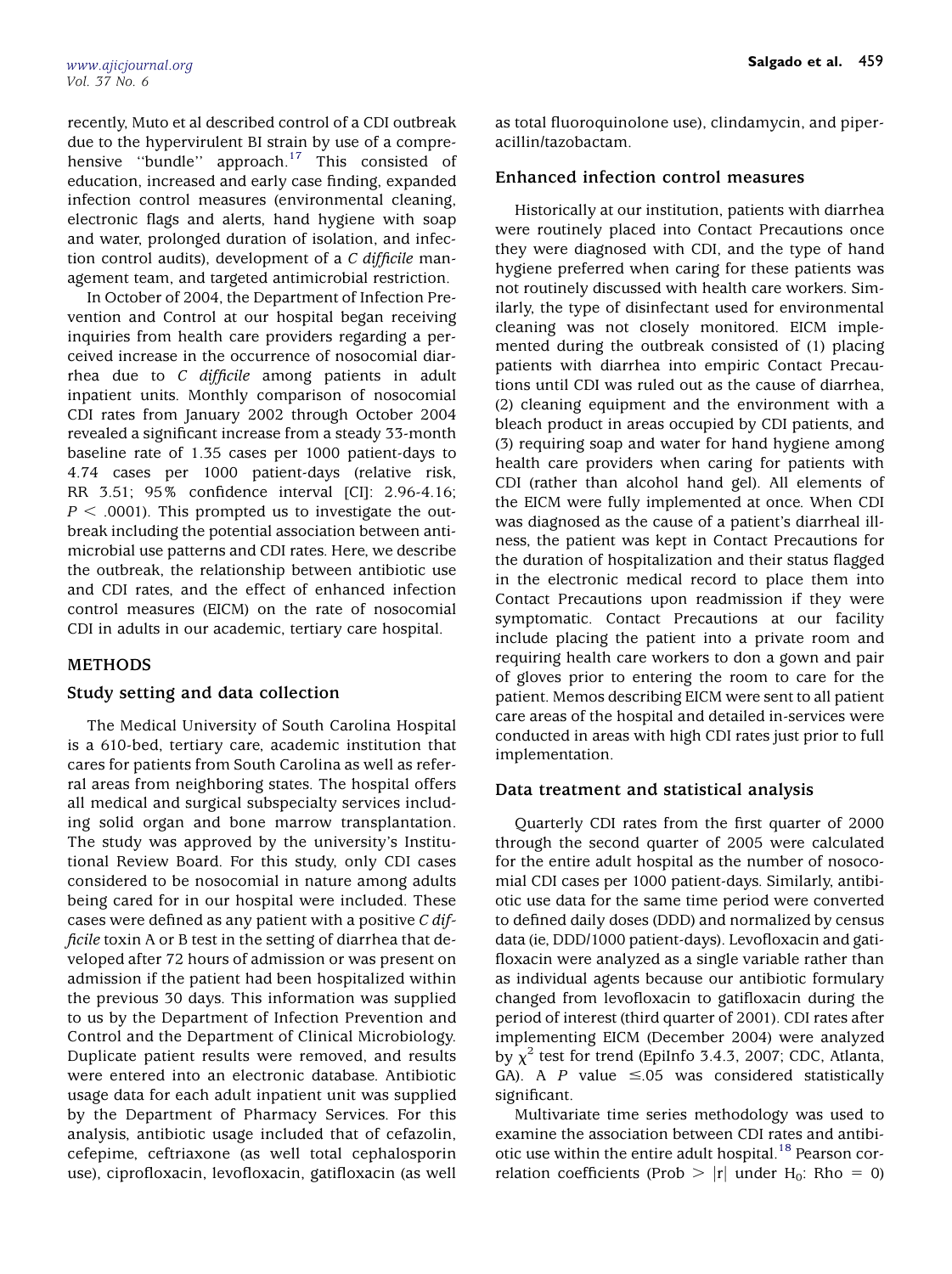were used for univariate analysis and to test for multicollinearity among the independent variables in the multivariate analysis. P values  $\leq 0.05$  were considered significant. For the multivariate time series analysis, proper estimations of standard errors and significance were made through the detection of and correction for autocorrelation. The Durbin-Watson statistic was used to test for autocorrelation in the residuals.<sup>[19](#page-6-0)</sup> If significant autocorrelation was detected, maximum likelihood estimation with first-or second-order differencing was used to correct the problem. A backward selection process was used to determine the final model for multivariate analysis (SAS 9.0; SAS Institute, Inc, Cary, NC). Statistical significance for the multivariate analysis was determined at the .05 level.

# RESULTS

# Description of the outbreak and effect of enhanced infection control measures

During the outbreak period (October 2004 through May 2005), we observed 307 cases of nosocomial CDI, 144 excess cases above the expected baseline, and 9 deaths (mortality rate of 2.9%) among patients with CDI. The overall mean outbreak CDI rate was 3.90 per 1000 patient-days, and the peak outbreak CDI rate (November 2004) was 5.52 per 1000 patientdays. The highest CDI rates occurred among patients on the hematology/oncology ward (5.94 per 1000 patient-days), the general medicine ward (5.83 per 1000 patient-days), and the gastrointestinal surgery ward (4.04 per 1000 patient-days). Based on estimates from Kyne et al, $<sup>2</sup>$  $<sup>2</sup>$  $<sup>2</sup>$  the excess CDI cases that occurred</sup> during the outbreak accounted for 518.4 excess hospital days and \$528,336 excess hospital costs.

EICM were implemented during the third week of November 2004. The CDI rate decreased significantly over the subsequent 6 months after EICM were implemented ( $P < .0001$ ). We observed the greatest absolute as well as relative decrease in CDI rates over the first 3 months after implementing EICM (a 2.50 per 1000 patient-days rate decrease and 45.3% decrease, respectively). Our immediate postoutbreak CDI rate was 1.84 per 1000 patient-days, and our mean postoutbreak rate, maintained for 36 months beyond the outbreak, has been 1.24 per 1000 patient-days ([Fig 1\)](#page-3-0).

#### Antibiotic usage data and association with CDI

Over the study period (January 2000 through June 2005), total fluoroquinolone use (quarterly mean 127.8 DDD per 1000 patient-days prior to outbreak vs 159.4 quarterly mean during outbreak), total cephalosporin use (quarterly mean 157.9 DDD per 1000 patient-days prior to outbreak vs 222.4 quarterly mean during outbreak), and piperacillin/tazobactam use (quarterly mean 77.4 DDD per 1000 patient-days prior to outbreak vs 105.9 quarterly mean during outbreak) significantly increased (all  $P$  values < .0001). Clindamycin use did not change significantly (quarterly mean 30.3 DDD per 1000 patient-days prior to outbreak vs. 34.2 quarterly mean during outbreak). Univariate analysis revealed positive associations between the hospital-wide CDI rate ([Table 1\)](#page-3-0) and cefazolin use, as well as with levofloxacin/gatifloxacin use, which was primarily driven by gatifloxacin use over the last 3.5 years of the period of analysis. Ciprofloxacin use was negatively correlated with the CDI rate as was clindamycin use. Cefepime, ceftriaxone, total cephalasporin, and piperacillin/tazobactam did not have significant correlations with the CDI rate. The correlation coefficients revealed a strong positive association between the 2 independent variables cefazolin use and levofloxacin/gatifloxacin use  $(84\%; P < .0001)$ , suggesting multicollinearity. Because there is no obvious reason for this high correlation (eg, combination therapy), dropping one of the drugs from the multivariate equation was not justified. Therefore, 2 equations were regressed: the first excluding levofloxacin/gatifloxacin and the second excluding cefazolin. After controlling for each of the variables from the univariate analysis, multivariate analyses [\(Tables 2 and 3\)](#page-4-0) revealed significant positive associations between hospital-wide CDI rates and cefazolin use (equation 1;  $P = .008$ ) as well as with the use of levofloxacin/gatifloxacin (equation 2;  $P = .015$ ). The multivariate effects from ciprofloxacin use were negative in both equations (equation 1,  $P < .0001$ ; equation 2,  $P = .0006$ ). Interestingly, after controlling for the effect of covariates, the negative association between clindamycin use and the CDI rate became nonsignificant in both equations. Second-order autocorrelation was present and corrected for in the analysis. The  $R^2$  for the multivariate equations were calculated as 0.67 (equation 1) and 0.64 (equation 2).

# DISCUSSION

C difficile is shed in feces. Any surface, device, or material that becomes contaminated with feces may serve as a reservoir for the C difficile spores. Spores are transferred to patients via the hands of health care personnel who have touched a contaminated surface or item. To control nosocomial CDI, the Centers for Disease Control and Prevention (CDC) recommends judicious use of antibiotics, use of Contact Precautions for patients known or suspected of having CDI, hand hygiene with soap and water when caring for CDI patients, and implementation of an environmental cleaning and disinfection strategy, including use of an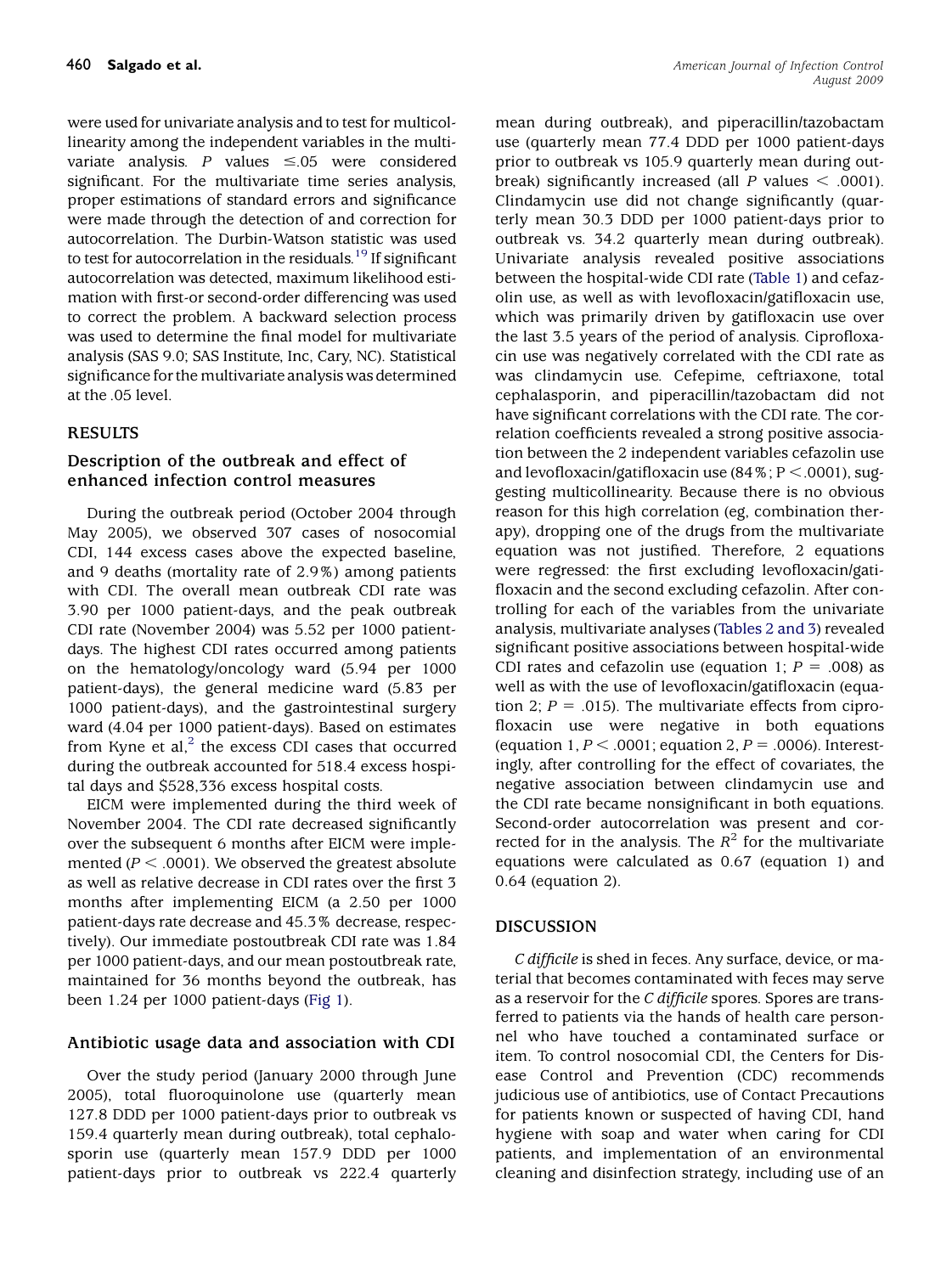<span id="page-3-0"></span>

Fig 1. Monthly CDI rates before, during, and after the outbreak period. CDI rates decreased significantly after EICM were implemented,  $\chi^2$  for trend P  $<$  .0001.

Environmental Protection Agency-registered hypochlorite-based disinfectant for environmental surface disinfection after cleaning. Generic sources of hypochlorite (eg, household chlorine bleach) also may be appropriately diluted and used [\(http://www.cdc.gov/](http://www.cdc.gov/ncidod/dhqp/id_CdifficileFAQ_HCP.html#7) [ncidod/dhqp/id\\_CdifficileFAQ\\_HCP.html#7](http://www.cdc.gov/ncidod/dhqp/id_CdifficileFAQ_HCP.html#7)).

Without instituting a targeted antibiotic control program or any formulary changes, we were able to achieve sustained control of nosocomial CDI in our hospital with use of EICM as recommended by the CDC. This would suggest that patient-to-patient spread of the organism plays an important role in outbreaks of CDI and that interruption of this spread can be an effective control measure. There has been debate regarding whether or not infection control measures alone are adequate for control of CDI outbreaks and whether antibiotic stewardship is needed. Because multiple antibiotic agents have reportedly increased the risk for CDI, it seems prudent that good antibiotic stewardship in general should help in the control of CDI, and this approach may be more beneficial in a facility in which specific agents are identified as having an association with increased rates of CDI. Two recent studies have used sophisticated statistical analysis to assess the effect of antibiotic stewardship on CDI rates. $20,21$ Fowler et al described the effect of a narrow-spectrum antibiotic policy on antibiotic prescription practices and CDI rates in their large United Kingdom teaching hospital caring for elderly individuals.<sup>[20](#page-6-0)</sup> The policy was reinforced by an auditing program of feedback from pharmacists to physicians regarding antibiotic usage and CDI rates. The goal of the program was to

reduce the use of broad-spectrum antibiotics (amoxicillin/clavulanate and cephalosporins) and increase the use of narrow-spectrum antibiotics (benzyl penicillin, trimethoprim, and amoxicillin). Over the study period, there were significant reductions in the acute and long-term use of all targeted broad-spectrum antibiotics, and this phenomenon was associated with a significant decrease in CDI rates (incidence rate ratio, 0.35 [95% CI: 0.17-0.73],  $P = .009$ ). Accompanying infection control measures that were implemented included isolating patients with CDI into side rooms where aprons and gloves were worn for contact. These measures notably did not change throughout the study period. A study by Valiquette et al from a Canadian hospital reported similar results. $21$  The effects of multiple measures used to control a CDI outbreak because of the hypervirulent strain of C difficile were assessed, including development of a nonrestrictive antimicrobial stewardship program. The program consisted of developing guidelines for antimicrobial use aimed to decreased consumption of agents known to be

Table 1. Correlations between antibiotic use and hospital-wide CDI rate

| Variables*                | <b>Association with CDI</b> | P value |
|---------------------------|-----------------------------|---------|
| Cefazolin                 | $+43%$                      | .043    |
| Gatifloxacin/levofloxacin | $+65%$                      | .001    |
| Ciprofloxacin             | $-62%$                      | .002    |
| Clindamycin               | $-45%$                      | .037    |

\*Cefepime, Ceftriaxone, total cephalosporins, and piperacillin/tazobactam were all nonsignificant.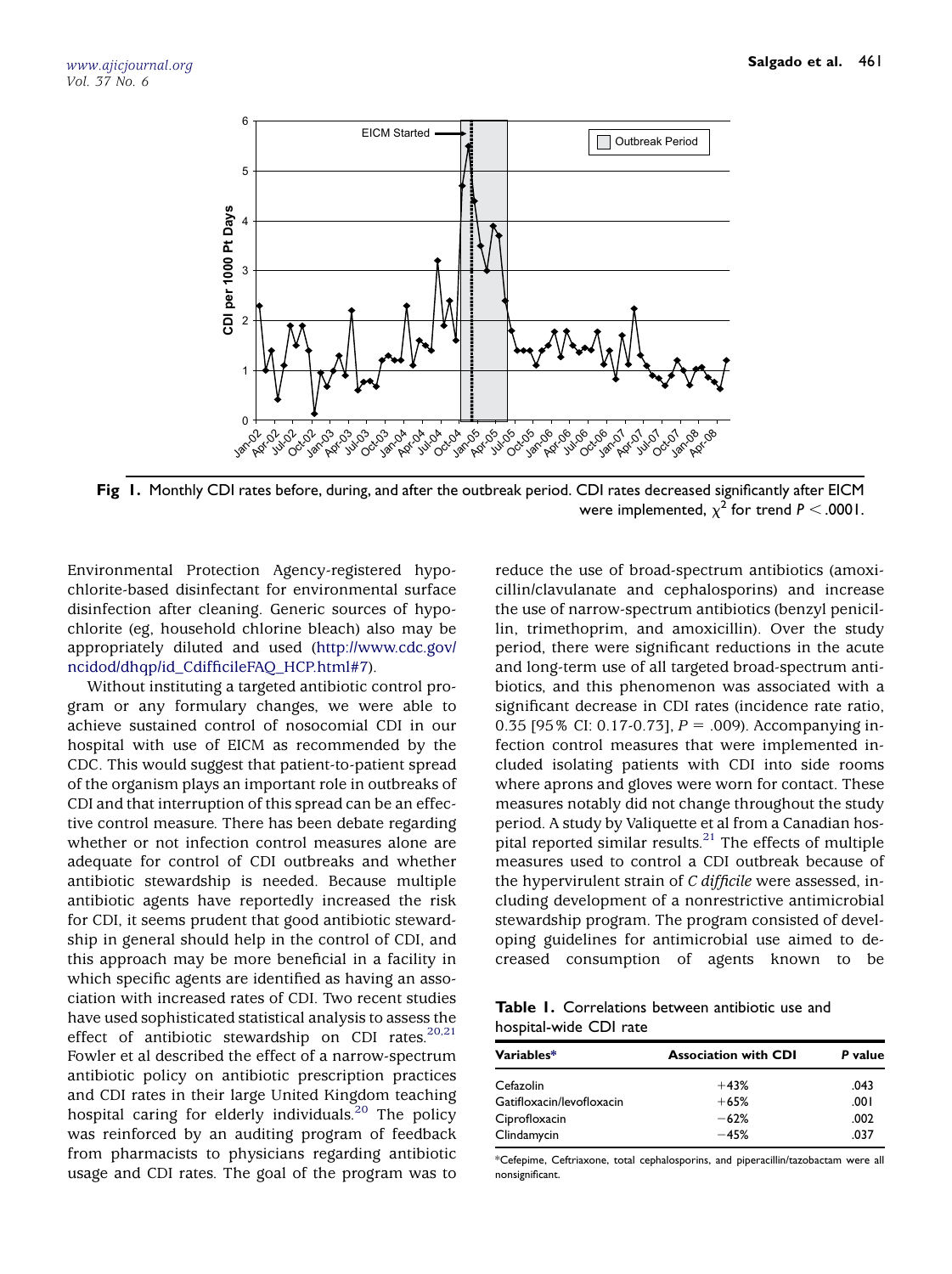<span id="page-4-0"></span>

| Table 2. Significant associations from multivariate       |
|-----------------------------------------------------------|
| analysis comparing hospital-wide CDI rate with antibiotic |
| use—gatifloxacin/levofloxacin excluded from equation      |

| Variable      | <b>Association with CDI</b> | P value |  |
|---------------|-----------------------------|---------|--|
| Intercept     |                             | .0004   |  |
| Cefazolin     | $^+$                        | .0084   |  |
| Ciprofloxacin | -                           | < 0.001 |  |

NOTE.  $R^2 = .67$ ; Akaike Information Criterion (AIC) = 46.76.

associated with CDI at the investigators' institution (second- and third-generation cephalosporins, ciprofloxacin, clindamycin, and macrolides). Recommendations were reinforced by telephone conversations between pharmacists and physicians. Interrupted time series analysis revealed that decreased consumption of targeted antibiotics was associated with a 60% reduction in the incidence of CDI. Interestingly, there was no change in CDI incidence after strengthening infection control measures; however, these infection control measures were implemented well into the outbreak period, after there was heavy environmental contamination, and thus their efficacy may have been affected. The success our interventions demonstrated with the use of EICM may have in part been due to the fact that we instituted these measures relatively early in the outbreak. Taken together, it seems that successful control of a nosocomial CDI outbreak may be institution dependent and may require EICM as well as antibiotic stewardship.

Our study is limited by the fact that we did not do strain typing of the organism responsible for our outbreak; thus, we do not know for certain that the epidemic hypervirulent strain of C difficile was a factor. However, clinicians caring for these CDI patients clearly communicated that there was increased morbidity and mortality associated with this outbreak, and, thus, we think that it is a reasonable assumption that this strain contributed. In addition, we did not formally require that compliance with the EICM be monitored. However, environmental services employees use a daily checklist to ensure proper cleaning techniques and use of proper products for patients with epidemiologic important organisms (such as C difficile), and this was reviewed in detail with the Department of Infection Prevention and Control. Additionally, the Department of Infection Prevention and Control received daily reports from the Clinical Microbiology Laboratory indicating the patients for which C difficile toxin tests were being performed, and this information was used to instruct the individual units regarding who to place into empiric Contact Precautions. Finally, to encourage the use of soap and water, signs were posted over the alcohol gel dispensers in the room of patients on Contact Precautions for C difficile stating that soap and water was the preferred method of hand hygiene. Overall hand hygiene compliance over the outbreak period ranged from 62% to 80%.

Our analysis of possible associations of antibiotic use with this outbreak of  $C$  difficile yielded some intriguing results. It has long been reported that antibiotics are the preeminent risk factor for development of CDI. Furthermore, penicillins, cephalosporins, and clindamycin are frequently listed among those presenting the greatest risk. A metaanalysis by Bignardi reported that essentially all antibiotics can be independent risk factors for CDI, but those that have broad-spectrum coverage and perhaps a greater effect on eliminating normal gut flora may be more likely to have an association with the disease.<sup>[12](#page-5-0)</sup> It is notable, therefore, that we did not detect a relationship between third-generation cephalosporins or clindamycin use and rising CDI rates, as found by others, perhaps because of the time frame of the study but nonetheless suggesting other operative factors or more simply that the level of use of these agents was not changing just prior to or during the outbreak.

The results of this study would suggest a positive association between hospital-wide CDI rates and use of some antibiotics, including fluoroquinolones (specifically, gatifloxacin) and cephalosporins (specifically, cefazolin). Although it is possible that cefazolin could alter the bacterial flora of the gastrointestinal tract and thus predispose to CDI, others have not found this association. We believe the more likely explanation for the association we found between cefazolin use and CDI rates is a mathematical relationship driven by the consistently high use of this antibiotic in our hospital. On a gram/patient-day basis, it is the most frequently used injectable antibiotic at our institution. Other studies have reported increased CDI rates with fluoroquinolone use<sup>[7,8,14-16,22,23](#page-5-0)</sup> and specifi-cally gatifloxacin.<sup>[16](#page-5-0)</sup> It is not clear, based on previously published literature, whether one fluoroquinolone is better or worse than the next in regard to its association with CDI with the exception of ciprofloxacin, which has been negatively associated with the condition. Our findings suggest

Table 3. Significant associations from multivariate analysis comparing hospital-wide CDI rate with antibiotic use—cefazolin excluded from equation

| Variable                  | <b>Association with CDI</b> | P value |
|---------------------------|-----------------------------|---------|
| Intercept                 |                             | .0023   |
| Gatifloxacin/levofloxacin |                             | .0150   |
| Ciprofloxacin             |                             | .0006   |

NOTE.  $R^2 = 0.64$ ; Akaike Information Criterion (AIC) = 48.51.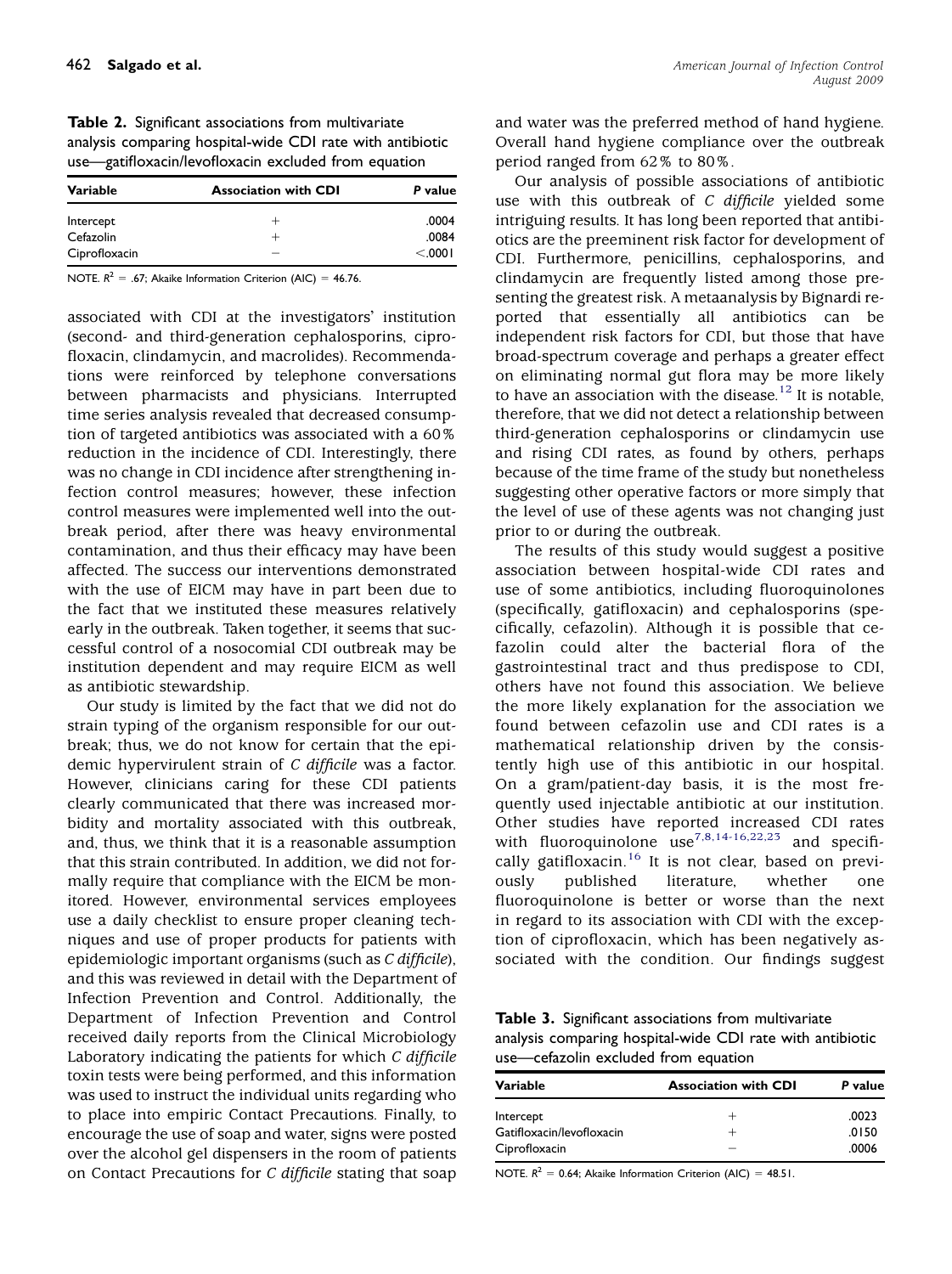<span id="page-5-0"></span>that there may be differences among class members because we often found a positive relationship between gatifloxacin and CDI case rates; however, these relationships were consistently weak, suggesting that other causes or risk factors were apparently operative. This conclusion would also be consistent with other relevant literature.<sup>12</sup> However, it is somewhat uncertain whether fluoroquinolones are now a leading cause of CDI or whether their popularity is simply a parallel but unrelated coincidence to rising CDI rates. One must be cognizant of the possibility of ecologic fallacy in interpreting such findings, although whether this risk applies to this type of analysis is questionable.<sup>[24,25](#page-6-0)</sup> This is because both antibiotic exposure at the patient level and exposure/transmission at the environmental level are operative and important here. From our analysis, it is therefore unlikely that a change in fluoroquinolone or cefazolin use alone would have adequately addressed rising CDI case rates at our hospital, and, indeed, rates fell over the subsequent months in the absence of a formulary change, likely because of increased infection control measures.

The fact that our findings, in regard to associations with antibiotic use, were not entirely consistent with previous literature on this topic also merits discussion. Unlike earlier analyses of the association between antibiotic use and CDI occurrence/rates, multivariate time series methodology was used in the current study to examine the association between CDI rates and antibiotic use from a hospital-wide perspective. It can be argued that this is a more robust method to examine the presence and nature of such relationships. Unlike conventional statistical models that assume that observed data are culminations of independent random effects, time series analysis takes into account the possible relationship existing between consecutive observations. The major advantages of this approach are (1) proper estimation is performed controlling for correlated error terms between time periods and (2) the influence of other antibiotics can be controlled, which has generally not been fully assessed with previous analyses/reports. This is not to say that we have disproved previous findings and conclusions but certainly argues for further study of these relationships. Our findings of negative relationships between CDI and both ciprofloxacin and clindamycin should not be interpreted as indicating that either of these agents is somehow protective against this disorder and neither do our findings constitute an argument against the usual recommendation that antibiotics be discontinued, where possible, in affected patients.

In conclusion, even though there was an association between some antibiotic use and CDI rates in our hospital, we were able to achieve sustained control of a CDI outbreak using EICM without antibiotic control policies. This suggests that patient-topatient spread may be an important cause of increased CDI rates and that, in some circumstances, an outbreak might be adequately addressed without changes in antibiotic use at the institutional level.

#### **References**

- 1. McFarland LV, Mulligan ME, Kwok RY, Stamm WE. Nosocomial acquisition of Clostridium difficile infection. N Eng J Med 1989;320:204.
- 2. Kyne L, Hamel MB, Polavaram R, Kelly CP. Health care costs and mortality associated with nosocomial diarrhea due to Clostridium difficile. Clin Infect Dis 2002;34:346.
- 3. Miller MA, Hyland M, Ofner-Agostini M, Gourdeau M, Ishak M. Canadian Hospital Epidemiology Committee. Canadian Nosocomial Infection Surveillance Program. Morbidity, mortality, and healthcare burden of nosocomial Clostridium difficile-associated diarrhea in Canadian hospitals. Infect Control Hosp Epidemiol 2002;23:137.
- 4. McFarland LV, Surawicz CM, Rubin M, Fekety R, Elmer GW, Greeberg RN. Recurrent Clostridium difficile disease: epidemiology and clinical characteristics. Infect Control Hosp Epidemiol 1999;20:43.
- 5. Wilcox MH, Cunniffee JG, Trundle C, Redpath C. Financial burden of hospital-acquired Clostridium difficile infection. | Hosp Infect 1996;34: 23.
- 6. Olsen MM, Shanholtzer CJ, Lee JT, Gerding DN. Ten years of prospective Clostridium difficile-associated disease surveillance and treatment at the Minneapolis VA Medical Center, 1982-1991. Infect Control Hosp Epidemiol 1994;15:371.
- 7. Muto CA, Pokrywka M, Shutt K, Mendelsohn AB, Nouri K, Posey K, et al. A large outbreak of Clostridium difficile-associated disease with an unexpected proportion of deaths and colectomies at a teaching hospital following increased fluoroquinolone use. Infect Control Hosp Epidemiol 2005;26:273.
- 8. Loo VG, Poirier L, Miller MA, Oughton M, Libman MD, Michaud S, et al. A predominantly clonal multi-institutional outbreak of Clostridium difficile-associated diarrhea with high morbidity and mortality. N Eng J Med 2005;353:2442-9.
- 9. McDonald LC, Killgore GE, Thompson A, Owens RC Jr, Kazakova SV, Sambol SP, et al. An epidemic, toxic gene-variant strain of Clostridium difficile. N Eng J Med 2005;353:2433-41.
- 10. Gerding DN, Johnson S, Peterson LR, Mulligan ME, Silva J. Clostridium difficile-associated diarrhea and colitis. Infect Control Hosp Epidemiol 1995;16:459.
- 11. Sunenshine RH, McDonald LC. Clostridium difficile-associated disease: new challenges from an established pathogen. Cleveland Clinic J Med 2006;73:187-97.
- 12. Bignardi GE. Risk factors for Clostridium difficile infection. J Hosp Infect 1998;40:1-15.
- 13. Barbut F, Petit JC. Epidemiology of Clostridium difficile-associated infections. Clin Microbiol Infect 2001;7:405-10.
- 14. Lai K, Melvin ZS, Menard MJ, Kotilainen HR, Baker S, et al. Clostridium difficile-associated diarrhea: epidemiology, risk factors, and infection control. Infect Control Hosp Epidemiol 1997;18:628.
- 15. Yip C, Loeb M, Salama S, Moss L, Olde J. Quinolone use as a risk factor for nosocomial Clostridium difficile-associated diarrhea. Infect Control Hosp Epidemiol 2001;22:572.
- 16. Gaynes R, Rimland D, Killum E, Lowery HK, Johnson TM, Killgore G, et al. Outbreak of Clostridium difficile infection in a long-term care facility: association with gatifloxacin use. Clin Infect Dis 2004;38:640.